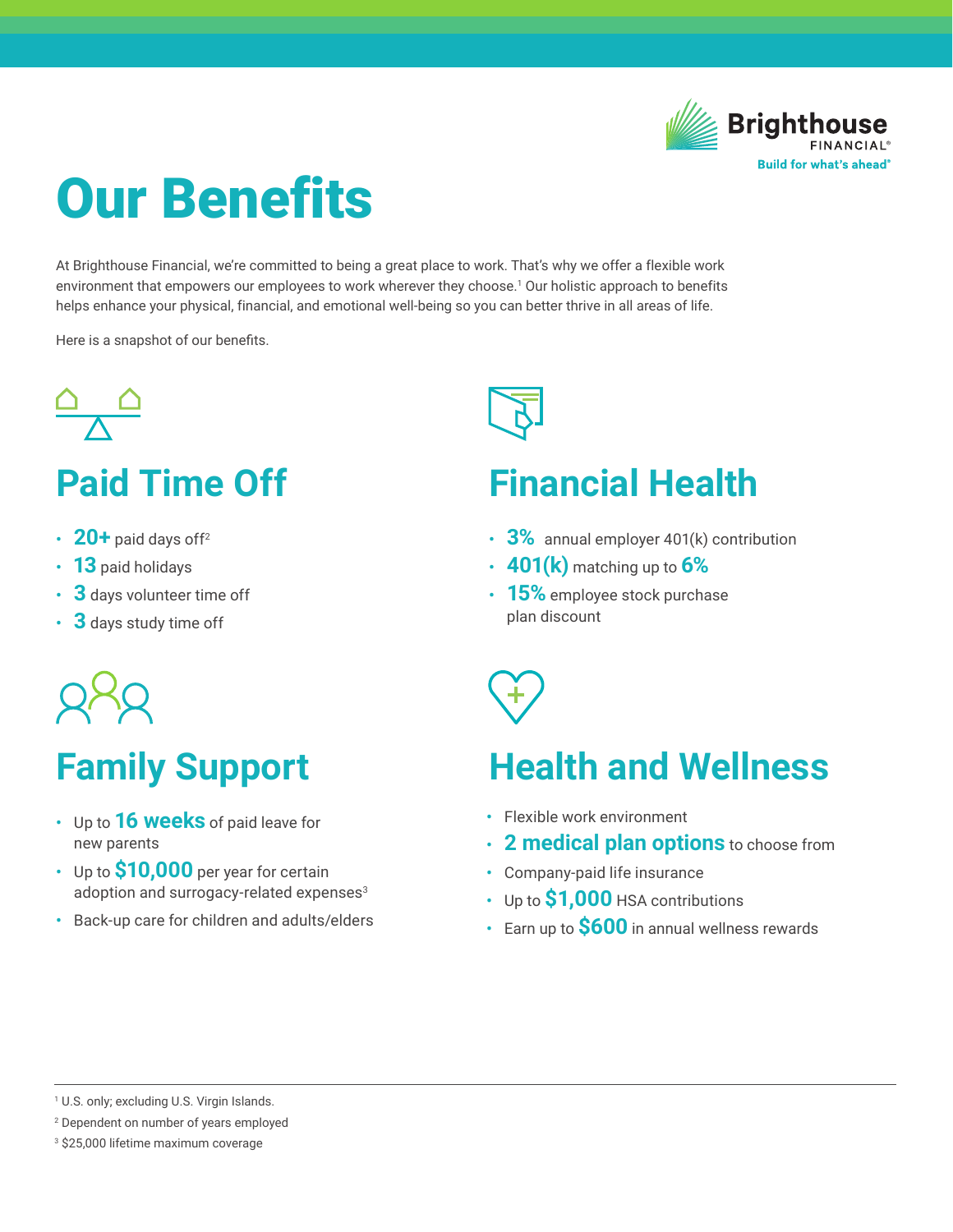# Brighthouse Financial Benefits Overview

| <b>BENEFIT</b>                                       | <b>WHEN COVERAGE</b><br><b>BEGINS</b>                                          | <b>WHO PAYS</b>                                                                                                          | <b>WHAT IT MEANS FOR YOU</b>                                                                                                                                                                                                                                                                                                                                                             |
|------------------------------------------------------|--------------------------------------------------------------------------------|--------------------------------------------------------------------------------------------------------------------------|------------------------------------------------------------------------------------------------------------------------------------------------------------------------------------------------------------------------------------------------------------------------------------------------------------------------------------------------------------------------------------------|
| <b>HEALTH CARE</b>                                   |                                                                                |                                                                                                                          |                                                                                                                                                                                                                                                                                                                                                                                          |
| <b>Medical/Rx</b><br>Coverage                        | First of the month<br>after date of hire                                       | Brighthouse<br>Financial pays<br>most of the costs                                                                       | We offer two plan designs: a high deductible health<br>plan (HDHP) and a preferred provider organization<br>(PPO) option. Each plan features different benefit<br>coverage levels, deductibles, out-of-pocket limits,<br>and costs.                                                                                                                                                      |
| <b>Dental Coverage</b>                               | First of the month<br>after date of hire                                       | <b>Brighthouse</b><br><b>Financial pays</b><br>most of the costs                                                         | We offer two plan designs: standard and enhanced.<br>Each plan features different benefit reimbursement<br>levels, deductibles, plan maximums, and costs.                                                                                                                                                                                                                                |
| <b>Vision Coverage</b>                               | First of the month<br>after date of hire                                       | Employees                                                                                                                | Employees may select from thousands of vision<br>care offices and retailers nationwide for coverage<br>of routine eye exams, eyeglasses, prescription<br>sunglasses, and contact lenses.                                                                                                                                                                                                 |
| <b>Flexible</b><br><b>Spending</b><br><b>Account</b> | First of the month<br>after date of hire                                       | Employees                                                                                                                | Employees may set aside money from each<br>paycheck (up to an annual maximum) to pay<br>eligible health care expenses that aren't covered<br>by a health plan or insurance for themselves and<br>eligible dependents.                                                                                                                                                                    |
| <b>Health Savings</b><br><b>Account (HSA)</b>        | First of the month<br>after date of hire if<br>employee enrolls<br>in the HDHP | Brighthouse<br><b>Financial makes</b><br>an annual<br>contribution;<br>employees may<br>make additional<br>contributions | Employees may set aside pre-tax money from<br>each paycheck or contribute directly (up to an annual<br>maximum) to pay eligible health care expenses<br>that aren't covered by a health plan or insurance for<br>themselves and eligible dependents.<br>Note: The Brighthouse Financial annual contribution<br>is prorated based on the number of months you're<br>eligible for the HSA. |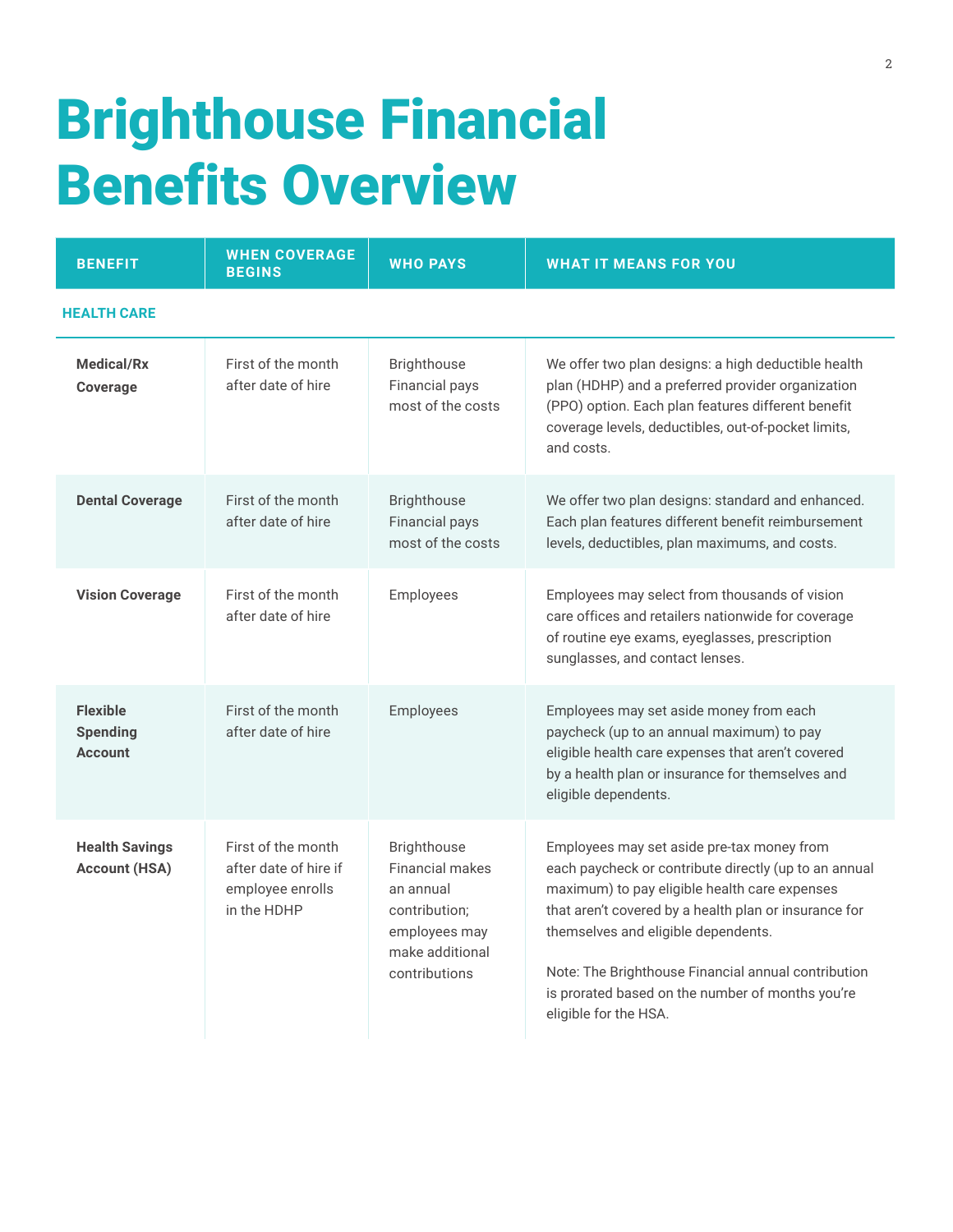| <b>BENEFIT</b>                                                                                 | <b>WHEN COVERAGE</b><br><b>BEGINS</b>    | <b>WHO PAYS</b>                 | <b>WHAT IT MEANS FOR YOU</b>                                                                                                                                                                                                                                                                                                                                                                                                                                    |
|------------------------------------------------------------------------------------------------|------------------------------------------|---------------------------------|-----------------------------------------------------------------------------------------------------------------------------------------------------------------------------------------------------------------------------------------------------------------------------------------------------------------------------------------------------------------------------------------------------------------------------------------------------------------|
| <b>HEALTH CARE (continued)</b>                                                                 |                                          |                                 |                                                                                                                                                                                                                                                                                                                                                                                                                                                                 |
| <b>Short-Term</b><br><b>Disability</b><br>Coverage                                             | Date of hire                             | <b>Brighthouse</b><br>Financial | Brighthouse Financial automatically enrolls<br>employees in coverage that protects their income in<br>the event of an approved disability that results from<br>a non-work-related illness or accident. The plan pays<br>100% of pre-disability income for up to 13 weeks<br>and then 80% of pre-disability income for up to 13<br>additional weeks. (For information on parental leave,<br>please see the Paid Parental Leave section under<br>Family Support.) |
| Long-Term<br><b>Disability</b><br><b>Coverage</b>                                              | First of the month<br>after date of hire | Employees                       | Employees can elect coverage to protect their<br>income should they be unable to work for an<br>extended period due to illness or injury. If<br>employees are still on approved disability leave<br>after receiving 26 weeks of short-term disability<br>coverage, the long-term disability plan will pay 60%<br>of employees' eligible pay to a maximum of \$15,000<br>per month.                                                                              |
| <b>Voluntary</b><br><b>Accidental</b><br>Death and<br><b>Dismemberment</b><br><b>Insurance</b> | First of the month<br>after date of hire | Employees                       | Employees may purchase coverage from one<br>to nine times their eligible pay to a maximum<br>of \$750,000.                                                                                                                                                                                                                                                                                                                                                      |
| <b>Business</b><br><b>Travel Accident</b><br><b>Insurance</b>                                  | Date of hire                             | Brighthouse<br>Financial        | Employees have accidental death and injury<br>insurance while traveling on company business.                                                                                                                                                                                                                                                                                                                                                                    |
| <b>Basic Group</b><br><b>Term Life</b><br><b>Insurance</b>                                     | Date of hire                             | Brighthouse<br>Financial        | Employees automatically receive coverage equal<br>to one times their eligible pay up to \$500,000.                                                                                                                                                                                                                                                                                                                                                              |
| <b>Supplemental</b><br><b>Life Insurance</b>                                                   | First of the month<br>after date of hire | Employees                       | Depending on their eligible pay, employees<br>may purchase additional life insurance<br>(either Group Term Life or Group Variable<br>Universal Life). Employees may elect coverage<br>from one to nine times their eligible pay, subject<br>to specified maximums.                                                                                                                                                                                              |

3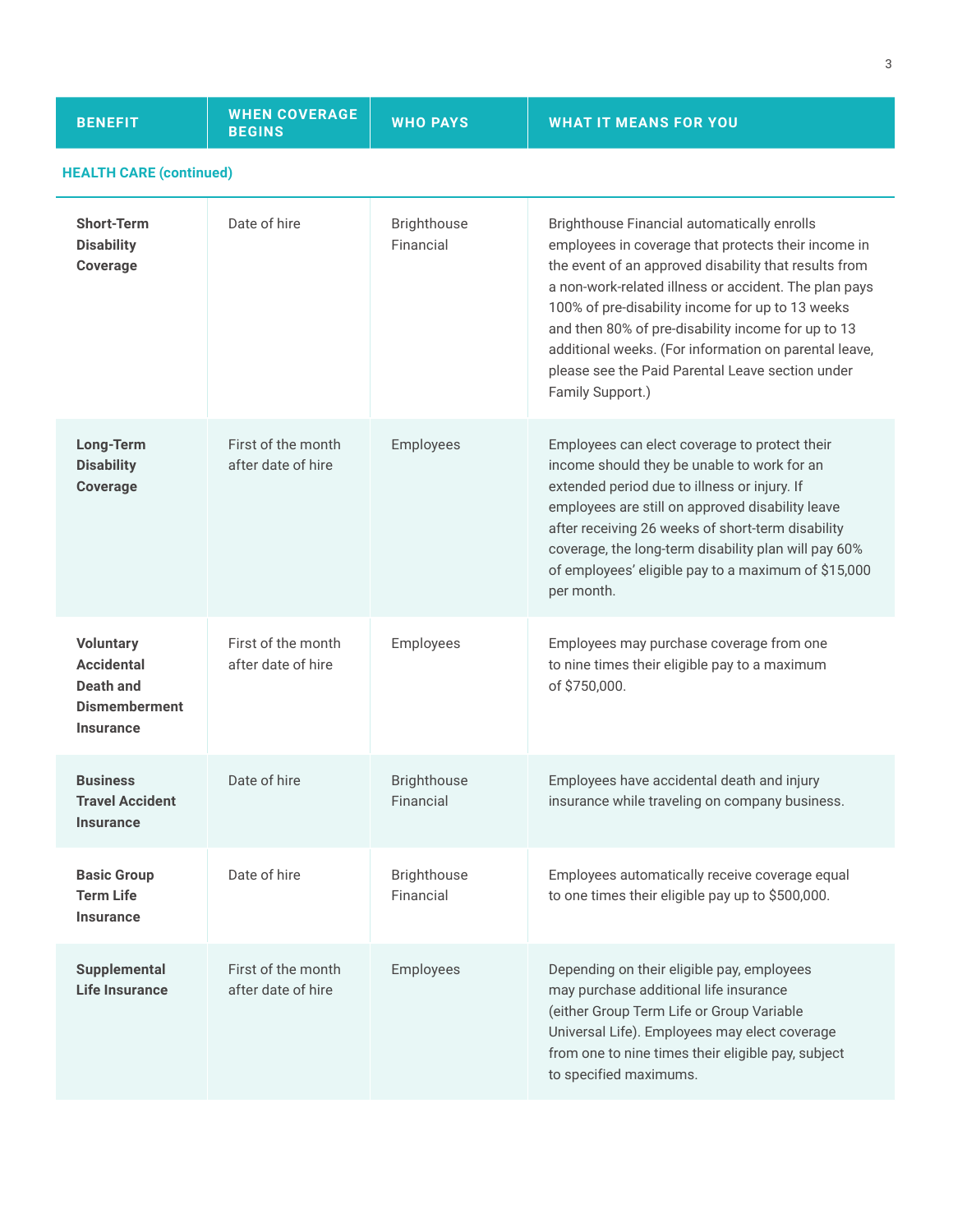| <b>BENEFIT</b>                            | <b>WHEN COVERAGE</b><br><b>BEGINS</b>    | <b>WHO PAYS</b> | <b>WHAT IT MEANS FOR YOU,</b>                                                                                                    |  |
|-------------------------------------------|------------------------------------------|-----------------|----------------------------------------------------------------------------------------------------------------------------------|--|
| <b>HEALTH CARE (continued)</b>            |                                          |                 |                                                                                                                                  |  |
| <b>Dependent Life</b><br><b>Insurance</b> | First of the month<br>after date of hire | Employees       | Employees may purchase up to \$200,000 of<br>coverage for their spouse/partner and up to<br>\$10,000 for each of their children. |  |

#### **FINANCIAL HEALTH**

| <b>Brighthouse</b><br><b>Services, LLC</b><br><b>Savings Plan</b><br>and Trust<br>("BSP") | Date of hire | Employees may<br>elect to make<br>pre-tax 401(k)<br>and after-tax Roth<br>contributions.<br>Brighthouse<br>Financial<br>will match<br>contributions up<br>to a specified<br>amount.<br><b>Brighthouse</b><br>Financial will also<br>make an annual<br>non-discretionary<br>contribution for<br>each plan year. | Brighthouse Financial may contribute up to<br>9% of employees' eligible pay on an annual basis,<br>as follows:<br><b>Employee Contribution:</b> Employees can contribute<br>up to 50% of their eligible pay (subject to IRS<br>limits) each pay period. Unless otherwise elected,<br>Brighthouse Financial automatically enrolls<br>employees at a rate of 3% of their eligible pay on<br>a pre-tax basis; their contribution percentage<br>will increase 1% per year to a maximum of<br>6% of their eligible pay. Employees are always<br>100% vested in their own contributions.<br><b>Company Matching: Brighthouse Financial will</b><br>immediately match employee contributions each<br>pay period at 100% up to the first 6% of their<br>eligible pay. Employees are vested in the company's<br>matching contributions after two years of service.<br><b>Annual 3% Company Contribution:</b><br>Brighthouse Financial will make a nondiscretionary<br>contribution to the plan equal to 3% of an<br>employee's eligible compensation for the current |
|-------------------------------------------------------------------------------------------|--------------|----------------------------------------------------------------------------------------------------------------------------------------------------------------------------------------------------------------------------------------------------------------------------------------------------------------|-------------------------------------------------------------------------------------------------------------------------------------------------------------------------------------------------------------------------------------------------------------------------------------------------------------------------------------------------------------------------------------------------------------------------------------------------------------------------------------------------------------------------------------------------------------------------------------------------------------------------------------------------------------------------------------------------------------------------------------------------------------------------------------------------------------------------------------------------------------------------------------------------------------------------------------------------------------------------------------------------------------------------------------------------------------|
|                                                                                           |              |                                                                                                                                                                                                                                                                                                                | plan year in the first quarter of the subsequent year<br>(if they're employed on the last day of the current<br>plan year). Employees aren't required to make<br>employee contributions to receive this company<br>contribution. Brighthouse Financial contributions<br>will vest after two years of service.                                                                                                                                                                                                                                                                                                                                                                                                                                                                                                                                                                                                                                                                                                                                               |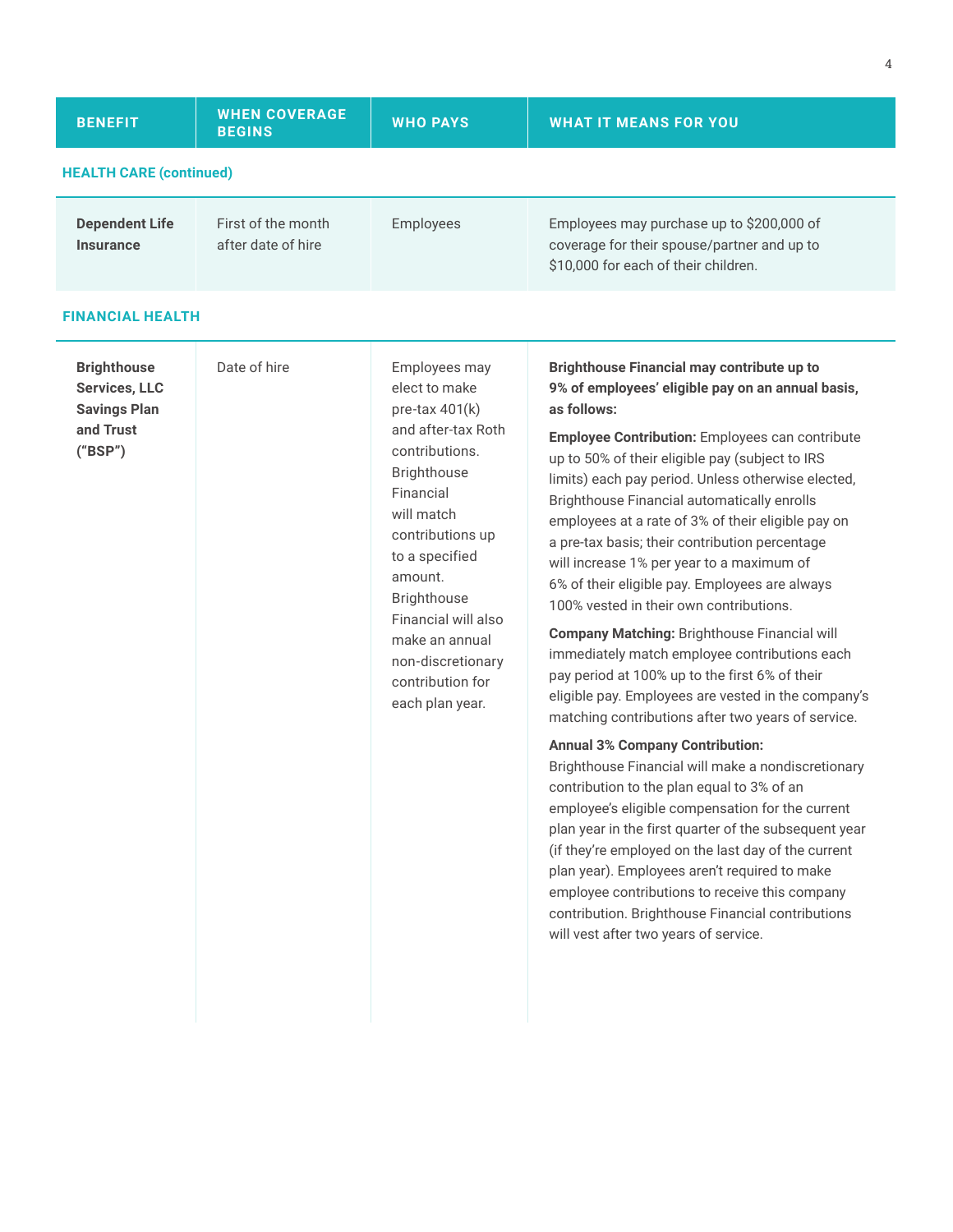| <b>BENEFIT</b>                                                                 | <b>WHEN COVERAGE</b><br><b>BEGINS</b>                                                                                                                                               | <b>WHO PAYS</b>                                                 | <b>WHAT IT MEANS FOR YOU</b>                                                                                                                                                                                                                                                                                           |
|--------------------------------------------------------------------------------|-------------------------------------------------------------------------------------------------------------------------------------------------------------------------------------|-----------------------------------------------------------------|------------------------------------------------------------------------------------------------------------------------------------------------------------------------------------------------------------------------------------------------------------------------------------------------------------------------|
| <b>FINANCIAL HEALTH (continued)</b>                                            |                                                                                                                                                                                     |                                                                 |                                                                                                                                                                                                                                                                                                                        |
| <b>Brighthouse</b><br>Services,<br><b>LLC Auxiliary</b><br><b>Savings Plan</b> | If employees<br>participate in the<br><b>BSP</b> and their<br>company matching<br>contributions<br>under the BSP<br>are reduced<br>or eliminated<br>because of legal<br>limitations | <b>Brighthouse</b><br>Financial                                 | Brighthouse Financial will continue its company<br>matching and company contributions to a<br>nonqualified auxiliary plan for eligible participants<br>whose pay is over the indexed annual IRS<br>compensation limit.                                                                                                 |
| <b>Deferred</b><br><b>Compensation</b><br>Plan                                 | <b>Election occurs in</b><br>December each<br>year for deferrals<br>commencing the<br>following year                                                                                | Employees may<br>elect to make<br>tax-deferred<br>contributions | Eligible employees may defer a portion of their<br>compensation to a later date, thereby deferring<br>payment of federal and most state income<br>taxes on that compensation:<br>• From 10% to 50% of their base salary or<br>variable compensation<br>• From 10% to 80% of their short-term<br>incentive compensation |
| <b>Employee Stock</b><br><b>Purchase Plan</b>                                  | First of the month<br>after date of hire                                                                                                                                            | Employees<br>contribute on an<br>after-tax basis                | Employees can contribute a percentage of their<br>base salary to purchase Brighthouse Financial stock<br>at a 15% discount.                                                                                                                                                                                            |

### **WELLNESS PROGRAMS AND WORK-LIFE BALANCE**

| <b>Hybrid Work</b>                         | Date of hire | <b>Brighthouse</b><br>Financial | We offer a flexible work environment that allows<br>employees to choose between working fully remote<br>or occasionally in the office. <sup>1</sup>        |
|--------------------------------------------|--------------|---------------------------------|------------------------------------------------------------------------------------------------------------------------------------------------------------|
| <b>Financial</b><br><b>Wellness (Ayco)</b> | Date of hire | <b>Brighthouse</b><br>Financial | Ayco financial counseling helps employees assess<br>and build financial wellness and provides tools to<br>assist in developing a personalized action plan. |

<sup>&</sup>lt;sup>1</sup> U.S. only; excluding U.S. Virgin Islands.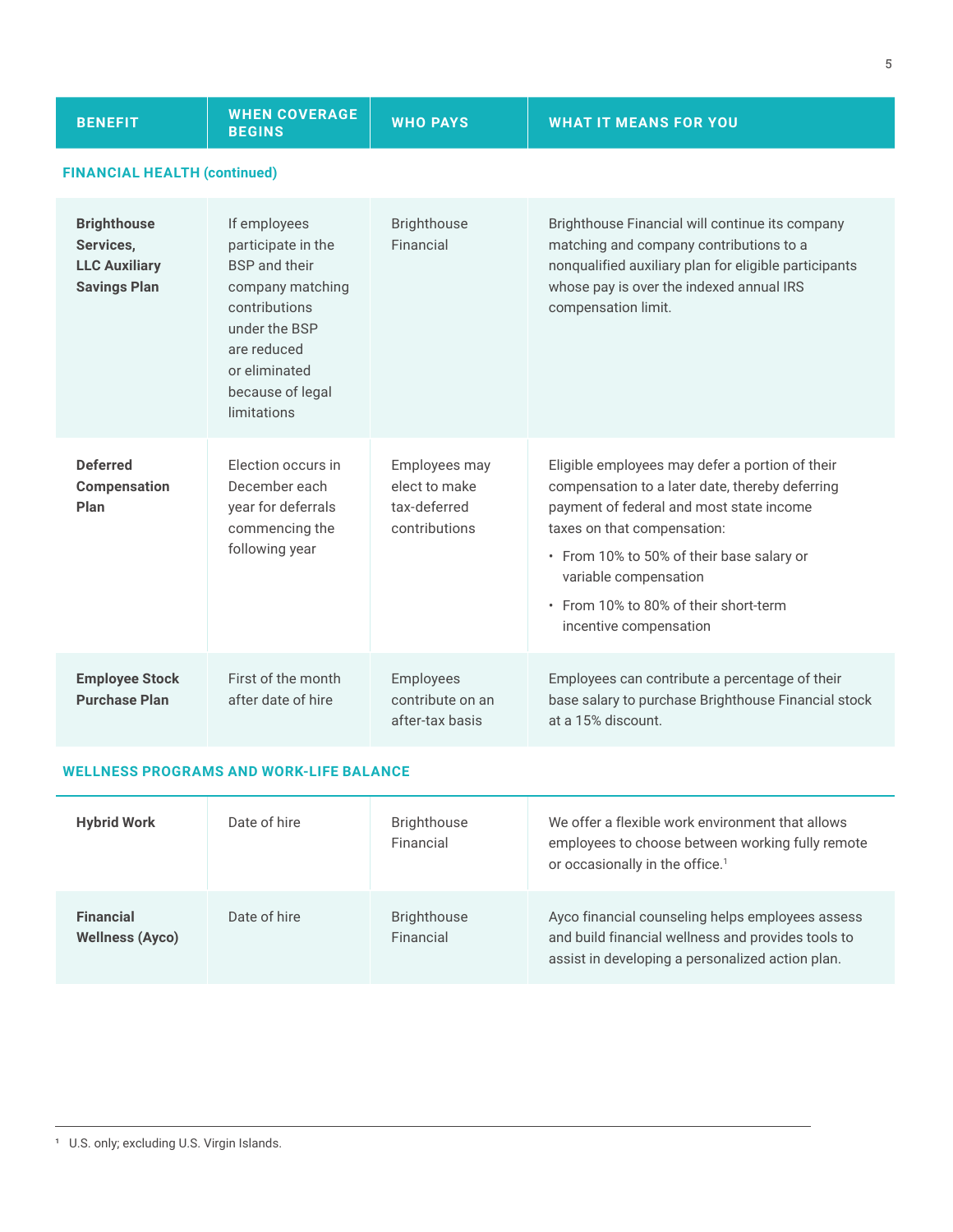| <b>BENEFIT</b>                                                                        | <b>WHEN COVERAGE</b><br><b>BEGINS</b>                                                             | <b>WHO PAYS</b>                 | <b>WHAT IT MEANS FOR YOU</b>                                                                                                                                                                                                                                                                                                                           |  |
|---------------------------------------------------------------------------------------|---------------------------------------------------------------------------------------------------|---------------------------------|--------------------------------------------------------------------------------------------------------------------------------------------------------------------------------------------------------------------------------------------------------------------------------------------------------------------------------------------------------|--|
|                                                                                       | <b>WELLNESS PROGRAMS AND WORK-LIFE BALANCE (continued)</b>                                        |                                 |                                                                                                                                                                                                                                                                                                                                                        |  |
| <b>Live Brighter</b><br><b>Well-Being</b><br>Program<br>(Virgin Pulse)                | As soon as<br>administratively<br>possible after<br>completing new<br>hire benefits<br>enrollment | <b>Brighthouse</b><br>Financial | Our Live Brighter Well-Being Program is designed<br>to make sure employees have resources readily<br>available to help them navigate the moving parts of<br>day-to-day life on their journey to total well-being.<br>Employees can earn up to \$150 per quarter in cash<br>equivalent rewards or HSA contributions.                                    |  |
| <b>Resources for</b><br><b>Living: Employee</b><br><b>Assistance</b><br>Program (EAP) | Date of hire                                                                                      | <b>Brighthouse</b><br>Financial | The EAP provides confidential support and<br>resources to help balance work and life, including up<br>to six counseling sessions per concern per year with<br>licensed network health professionals. The EAP also<br>provides discounts on child care, electronics, travel,<br>entertainment, and more through the EAP's LifeMart<br>Discount Program. |  |
| <b>PAID TIME OFF</b>                                                                  |                                                                                                   |                                 |                                                                                                                                                                                                                                                                                                                                                        |  |
| <b>Paid Time Off</b>                                                                  | First of the month<br>after date of hire                                                          | <b>Brighthouse</b><br>Financial | Employees can recharge with 20 to 28 paid days off,<br>plus company and floating holidays, to use as they<br>see fit.                                                                                                                                                                                                                                  |  |
|                                                                                       |                                                                                                   |                                 | Matar The complete allation and in began a sense and one would                                                                                                                                                                                                                                                                                         |  |

| <b>Paid Time Off</b>  | First of the month<br>after date of hire | <b>Brighthouse</b><br>Financial | Employees can recharge with 20 to 28 paid days off,<br>plus company and floating holidays, to use as they<br>see fit.<br>Note: The annual allotment is based on salary grade,<br>hire date, and years of service. |
|-----------------------|------------------------------------------|---------------------------------|-------------------------------------------------------------------------------------------------------------------------------------------------------------------------------------------------------------------|
| <b>Paid Holidays</b>  | Date of hire                             | <b>Brighthouse</b><br>Financial | Brighthouse Financial provides employees 13 paid<br>holidays per calendar year. If there are fewer than 13<br>holidays in a year, the remaining days are converted<br>into floating holidays.                     |
| <b>Study Time</b>     | Date of hire                             | <b>Brighthouse</b><br>Financial | Employees can use up to 3 days of paid time off to<br>study for approved professional designation exams<br>within a calendar year.                                                                                |
| <b>Volunteer Time</b> | Date of hire                             | <b>Brighthouse</b><br>Financial | Employees can use up to 3 days of approved paid<br>volunteer time within a calendar year.                                                                                                                         |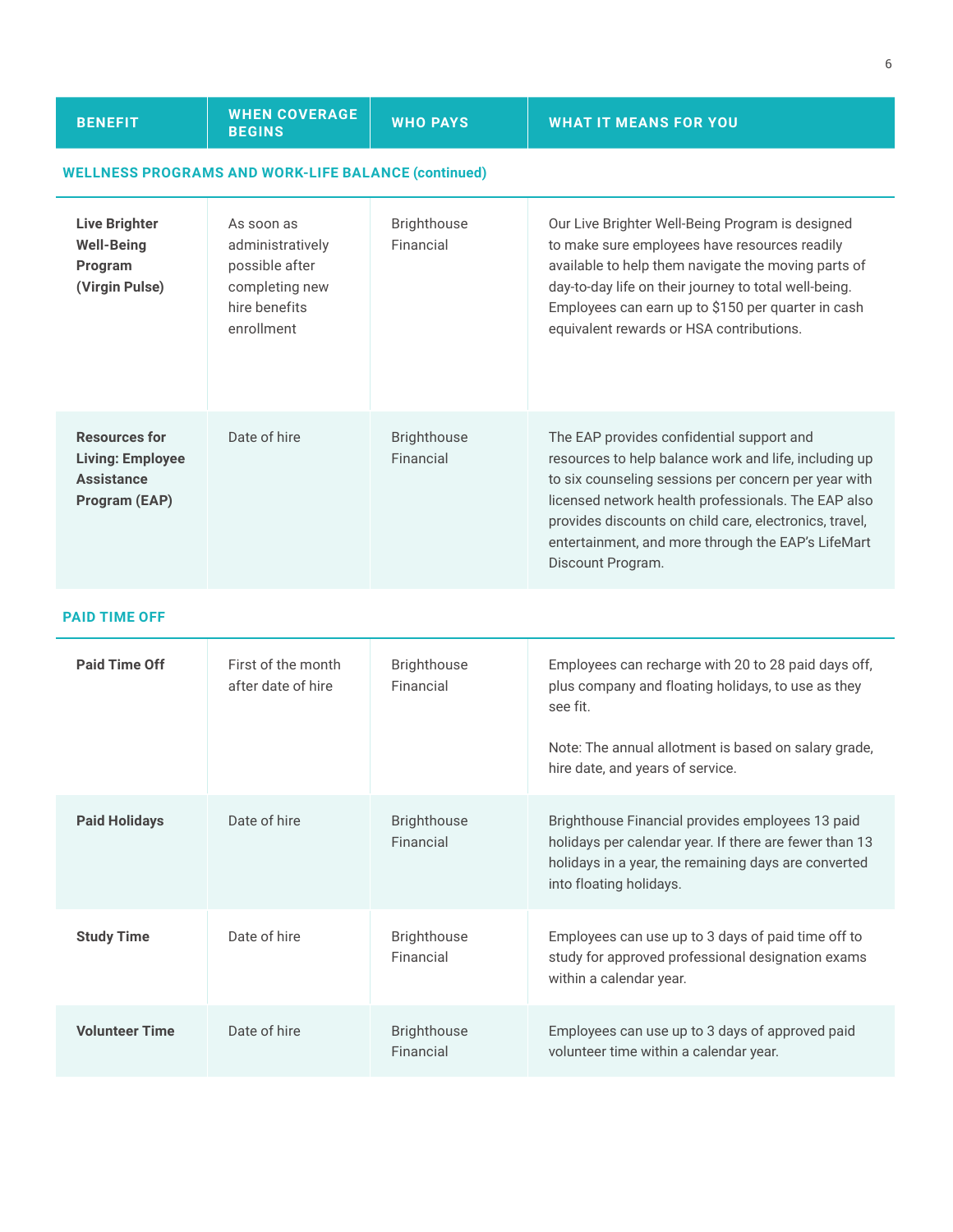| <b>BENEFIT</b>                                                                | <b>WHEN COVERAGE</b><br><b>BEGINS</b>    | <b>WHO PAYS</b>                                  | <b>WHAT IT MEANS FOR YOU</b>                                                                                                                                                                                      |
|-------------------------------------------------------------------------------|------------------------------------------|--------------------------------------------------|-------------------------------------------------------------------------------------------------------------------------------------------------------------------------------------------------------------------|
| <b>FAMILY SUPPORT</b>                                                         |                                          |                                                  |                                                                                                                                                                                                                   |
| <b>Paid Parental</b><br>Leave                                                 | Date of hire                             | <b>Brighthouse</b><br>Financial                  | Brighthouse Financial provides up to 16 weeks of<br>paid leave for new parents, including adoption and<br>surrogacy support.                                                                                      |
| <b>The Learning</b><br><b>Experience®</b><br>(TLE) Child Care                 | Date of hire                             | Employees                                        | Employees can access discounted child care with<br>TLE Academy of Early Education, including 10% off<br>tuition and extended care fees, care for children<br>from six weeks to six years old, and flexible hours. |
| <b>Back-Up Care</b>                                                           | Date of hire                             | <b>Brighthouse</b><br>Financial and<br>employees | Brighthouse Financial offers employees subsidized<br>center-based and in-home back-up support for child<br>and adult/elder care.                                                                                  |
| Adoption,<br>Infertility, and<br><b>Surrogacy</b><br><b>Assistance</b>        | Date of hire                             | <b>Brighthouse</b><br>Financial                  | Brighthouse Financial offers \$25,000 lifetime<br>maximum coverage for certain adoption, infertility,<br>and surrogacy-related expenses.                                                                          |
| <b>Dependent</b><br><b>Care Flexible</b><br><b>Spending</b><br><b>Account</b> | First of the month<br>after date of hire | Employees                                        | Employees may set aside money from each<br>paycheck (up to an annual maximum) on a<br>pre-tax basis to pay eligible child and adult/elder<br>care expenses.                                                       |

#### **ADDITIONAL BENEFITS**

| <b>Auto and Home</b><br><b>Insurance</b> | Date of hire                             | Employees | Employees may purchase (after-tax payroll<br>deduction at group rates) auto, home,<br>and other personal property insurance.                                   |
|------------------------------------------|------------------------------------------|-----------|----------------------------------------------------------------------------------------------------------------------------------------------------------------|
| <b>Legal Services</b>                    | First of the month<br>after date of hire | Employees | Employees can access prepaid legal services<br>through a network of participating attorneys.                                                                   |
| Commuter<br>Program                      | Date of hire                             | Employees | This program helps employees save money by<br>paying for public transportation and parking that<br>they use to commute to and from work on a<br>pre-tax basis. |